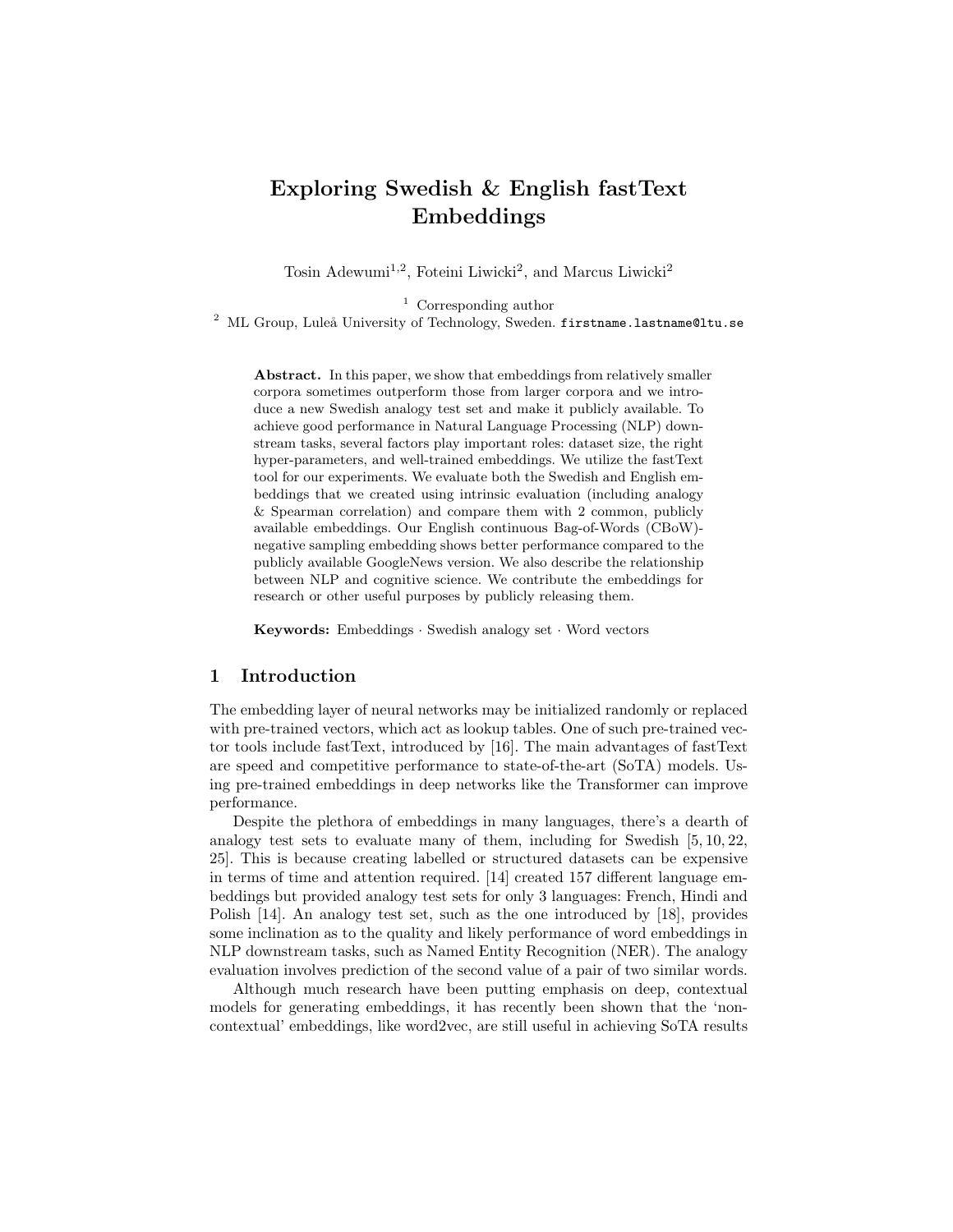in text classification tasks [4]. The two training algorithms (hierarchical softmax and negative sampling) of the two architectures (Skipgram and CBoW) of fast-Text are used in this work. The key contributions of this work are (i) the new Swedish analogy test set publicly made available<sup>3</sup> for the NLP research community and (ii) the produced, relatively optimal English and Swedish embeddings. The quality of the Swedish model by [14] is evaluated for the first time. The embedding hyper-parameters are based on previous research, which used grid search to determine optimal hyper-parameters [2]. The rest of this paper is organised as follows: a brief survey of related work, the methodology used, results and discussion, and the conclusion.

# 2 Related Work

Distributed representation of words has been in use for some time [15]. fastText, based on the original distributed representation by [18], contains two architectures. The CBoW architecture averages word vectors, fed into a linear classifier, into text representation while the skipgram uses bag of character n-grams for represented words by summing them [6, 16]. The use of subword representations has proven to be helpful when dealing with out-of-vocabulary (OOV) words. Indeed, [23] used word embeddings to guide the parsing of OOV words in their work on meaning representation for robots.

WordSimilarity-353 (WordSim) test set is another analysis tool for word vectors [12]. It is based on human expert-assigned semantic similarity on two sets of English word pairs. It is used to measure an embedding's intrinsic quality. Despite the weaknesses of intrinsic tools (such as weak correlation with downstream evaluation), they have been shown to reveal somewhat meaningful relationships among words in embeddings [18, 20]. It is misleading to assume such intrinsic tests are sufficient in themselves, just as it is misleading to assume one particular extrinsic test is sufficient to generalise the performance of embeddings on all NLP tasks [13, 11, 2]. For Swedish, a common evaluation resource for words is SALDO [7], which is a lexical-semantic resource that links words by their associations. SALDO extends SAL (Svenskt associationslexikon, a set of classified synonyms) with inflectional morphological information [7, 9]. QVEC-CCA may be used as an intrinsic evaluation metric with features from a language resource like SALDO [24, 10].

[16] noted that other implementations of their fastText model could be much slower. Indeed, implementations in Python, an interpreted language, are expected to be slower and will use up more energy resources, compared to the original  $C++$  implementation [1,3]. The English and Swedish language models by [14] were trained on Common Crawl & Wikipedia datasets, using CBoW of 300 dimensions, with character n-grams of length 5 and window size 5. These are the embeddings we compare with in this work. Common Crawl contains petabytes of data, resulting in 630 billion words after preprocessing in a previous work [19].

<sup>3</sup> spraakbanken.gu.se/en/resources/analogy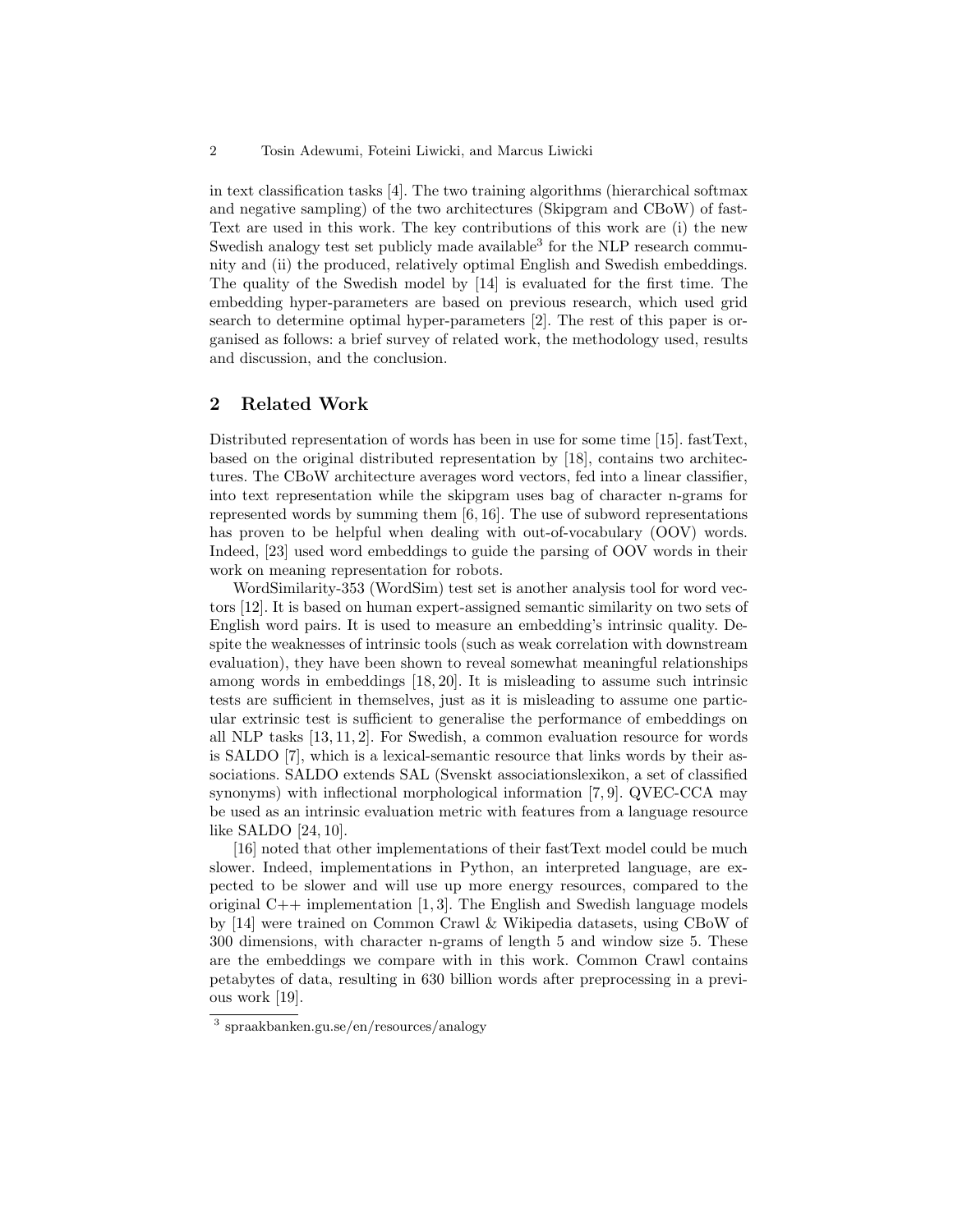Cognitive science  $\mathcal{B}$  NLP: NLP essentially deals with semantics and knowledge, in general [21]. It overlaps with cognitive science, which mostly deals with how knowledge is acquired and processed in the brain. The overlap occurs in areas such as data or the methods used. [21]. There's been convergence of models (such as the Adaptive Control of Thought–Rational) coming from both fields. The Adaptive Control of Thought–Rational (ACT-R) explains how the operation of the brain is modular and how the modules interact in making comprehension possible. Development in one of these two fields, therefore has the potential to benefit the other field.

## 3 Methodology

All the embeddings in English and Swedish were generated using the original  $C++$  implementation [14]. They were run on a shared DGX cluster running Ubuntu 18 with 80 CPUs. Gensim (3.8.1) library was used to evaluate all models against their corresponding analogy test sets in Python (3.6.9). Some of the default hyper-parameter settings were retained [6]. All models are 300 dimensions and trained for 10 epochs. The lower and upper boundaries for the character ngram were 3 and 6, respectively.

Both the English and Swedish training datasets used are 2019 Wikipedia dumps of 27G (4.86B words) and 4G (767M words), respectively, after preprocessing [26, 27]. They were pre-processed using the recommended script by [14]. It would have been ideal to run each training multiple times to obtain averages but because of the limited time involved, a work-around was adopted, which was to run a few random models twice to ascertain if there were major differences per model. It was established that differences were little enough to accept a single run per model. Besides, each run took hours within the range of about 2 and 36 hours and there were 32 pre-trained models to be generated: 8 English subword and no-subword (word2vec) models each and 8 Swedish subword and no-subword models each. The English embeddings are evaluated using the analogy test set and WordSim while the Swedish embeddings are evaluated using the new Swedish analogy set.

#### 3.1 Swedish analogy test set

The Swedish analogy test set follows the format of the original Google version and many of the samples were drawn from there. The original has been observed to be slightly unbalanced, having 8,869 semantic samples and 10,675 syntactic samples (making a total of 19,544). The new Swedish set is bigger and balanced across the 2 major categories, having a total of 20,637, made up of 10,380 semantic and 10,257 syntactic samples. It is also roughly balanced across the syntactic subsections but the capital-world has the largest proportion of samples in the semantic subsection. This is because of the difficulty involved in obtaining world currencies in Swedish and the limited nomenclature of family members. A similar difficulty was experienced by [25], who noted that not all words in the original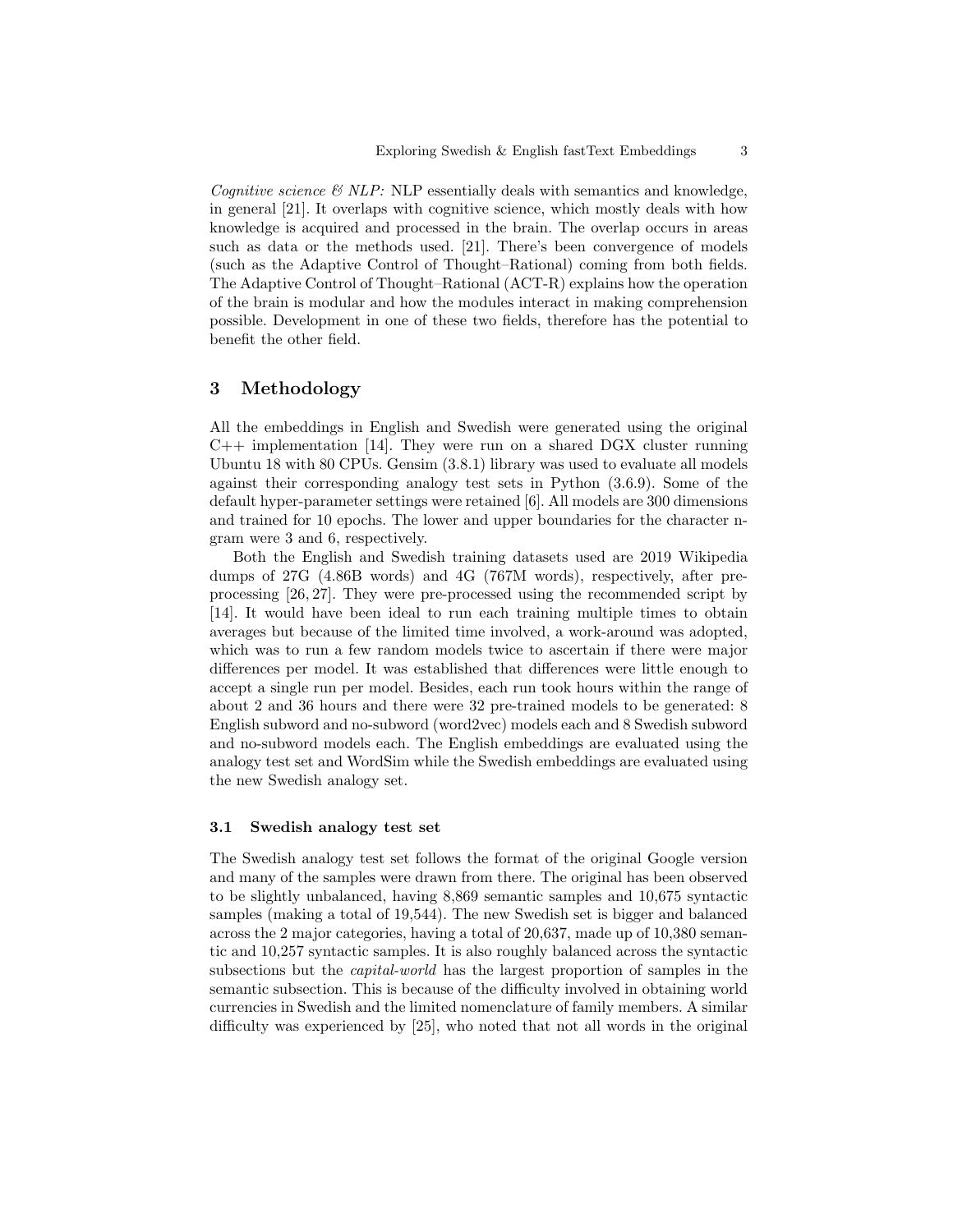4 Tosin Adewumi, Foteini Liwicki, and Marcus Liwicki

Google analogy test set can be directly translated to other languages, while creating a much smaller Finnish version. In all, there are 5 semantic subsections and 6 syntactic subsections. Table 1 presents further details on the test set. It was constructed, partly using the samples in the English version, with the help of tools dedicated to Swedish dictionary/translation<sup>4</sup> and was proof-read for corrections by two native speakers (with an inter-annotator agreement score of 98.93%). New, relevant entries were also added. Examples in the family subsection of the semantic section are:

kung drottning man kvinna

pojke flicka man kvinna

bror syster morfar mormor.

| Semantic                       | Syntactic                        |
|--------------------------------|----------------------------------|
| capital-common-countries (342) | $gram2$ -opposite $(2,652)$      |
| capital-world (7,832)          | gram3-comparative $(2,162)$      |
| currency $(42)$                | $gram4$ -superlative $(1,980)$   |
| city-in-state $(1,892)$        | gram6-nationality-adjective (12) |
| family $(272)$                 | $gram7-past-tense(1,891)$        |
|                                | gram8-plural $(1,560)$           |

Table 1. The new Swedish analogy test set details

## 4 Results & Discussion

The WordSim result output file from the Gensim library program always has more than one value reported, including the Spearman correlation. An example output for the embedding by [14] is given below:

((0.6853162842820049, 2.826381331182216e-50), SpearmanrResult(correlation=0.70236817646248, pvalue=9.157442621319373e-54), 0.0)

The first value is reported as WordSim score1 in Table 3. It is a cosine variant. Spearman correlation measures the relationship between the pairs of words in the WordSimilarity-353 dataset [12] by using a monotonic function. Intrinsic results for the pre-trained models are given in Tables 2 and 3. An important trend that can be observed is the higher scores for skipgram-negative sampling in all the cases (English & Swedish), except one. This appears to confirm previous research [18, 2]. It is noteworthy that the released, original pre-trained word2vec model was of the same combination [18]. This English word2vec embedding was trained

 $\frac{4 \text{ https://bab.la \& https://en.wikipedia.org/wiki/}}{4 \text{ https://bab.la \& https://en.wikipedia.org/wiki/}}$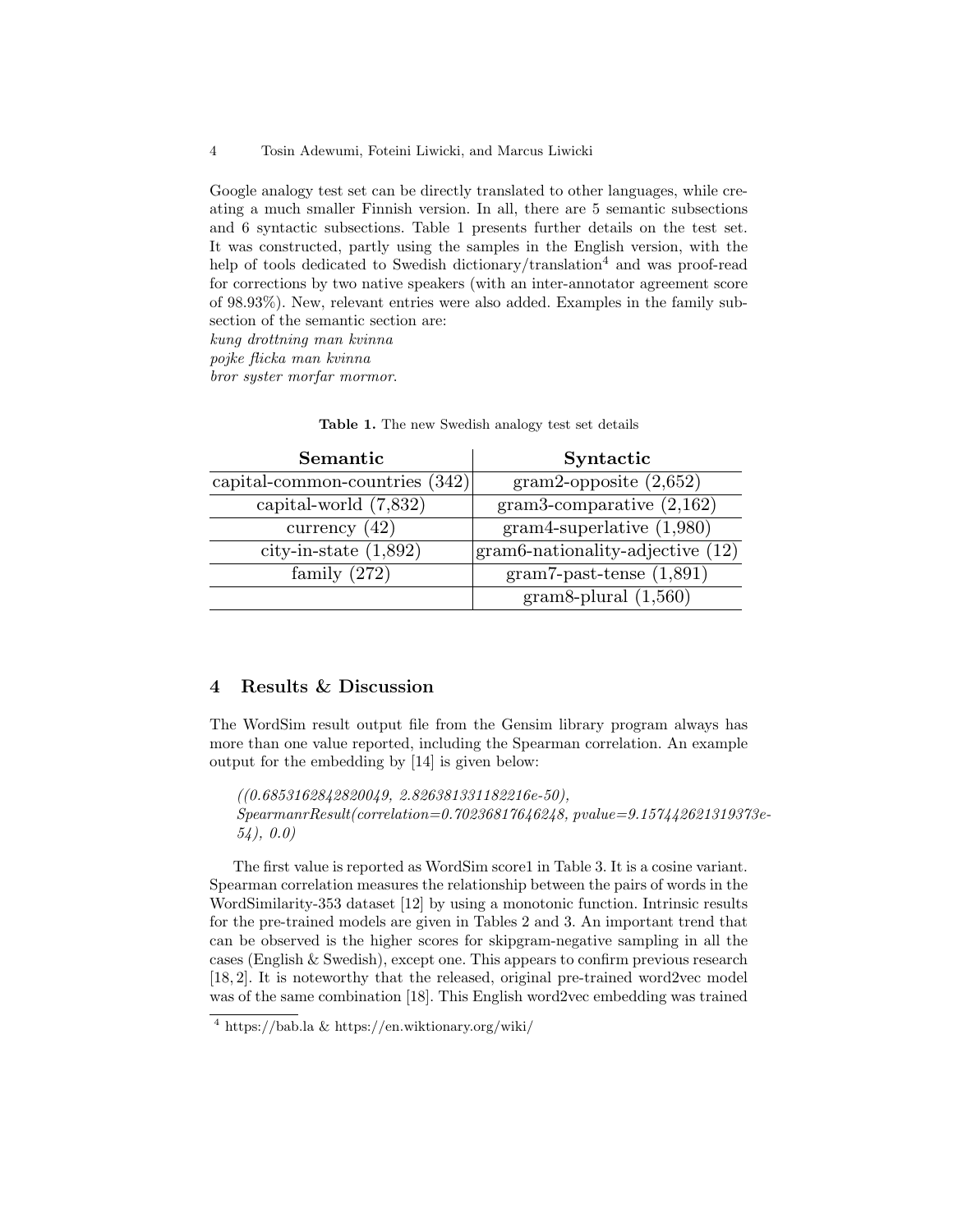on GoogleNews dataset of 100 billion words and represented as  $'GN'$  [18] while the models by [14], trained on the large Common Crawl & Wikipedia datasets, are represented by  $'Gr'$  in the relevant table. The English subword embeddings have 5 models with higher analogy scores than their word2vec equivalent, out of 8. The WordSim score1 and corresponding Spearman correlation for English word2vec models were higher than their corresponding subword models in all cases, except one. Comparison of the scores of the  $'GN'$  embeddings to our best scores for the English embeddings in Table 3 indicates that mere increase of the training data does not equate to better performance, as the choice of hyperparameters or dataset can bring additional improvement. It may not be proper to compare the scores of the English to the Swedish models since both were based on different test sets of varying sizes.

|                | Skipgram $(s1)$           |             |             |       |
|----------------|---------------------------|-------------|-------------|-------|
|                | H. S. $(h1) N.$ S. $(h0)$ |             |             |       |
| window $(w)$   | 4                         | 8           | 4           | 8     |
| Subword %      |                           |             |             |       |
| Analogy        | 62.6                      | 58.8        | 74.4        | 69.8  |
| WordSim score1 | 64.8                      | 66.3        | 69.9        | 70    |
| Spearman       | 67.6                      | 69.4        | 74.3        | 73.6  |
| Word2Vec %     |                           |             |             |       |
| Analogy        | 61.3                      | 58.3        | 73.5        | 70.4  |
| WordSim score1 | 66.3                      | 67.3        | 69.6        | 70.1  |
| Spearman       | 70                        | 70.9        | 74.5        | 74.7  |
| Swedish        |                           |             |             |       |
| Subword %      |                           | 45.05 39.99 | 53.53       | 53.36 |
| Word2Vec %     |                           | 45.53 41.21 | 58.25 57.30 |       |

Table 2. Skipgram English & Swedish intrinsic scores (highest score/row in bold). H.S.: hierarchical softmax; N. S.: negative sampling

Since [6] observed that using character n-grams led to smaller improvements for English than other languages, we expect that the scores for each language may not follow similar trends. In addition, accuracy falls for morphologically complex languages, like German, making analogy predictions difficult [17]. While working on Finnish embeddings, it was observed that fastText (subword) CBoW had lower analogy score than word2vec CBoW while fastText skipgram had higher score than word2vec skipgram, even for zero OOV words [25]. Indeed, determining the best embedding in each category requires the additional step of applying them to downstream tasks[8].

#### 4.1 Assessment of Embedding

Qualitative assessment for a randomly selected input for the Swedish model: subword Skipgram-hierarchical softmax-window 4 (w4s1h1) is given in table 4.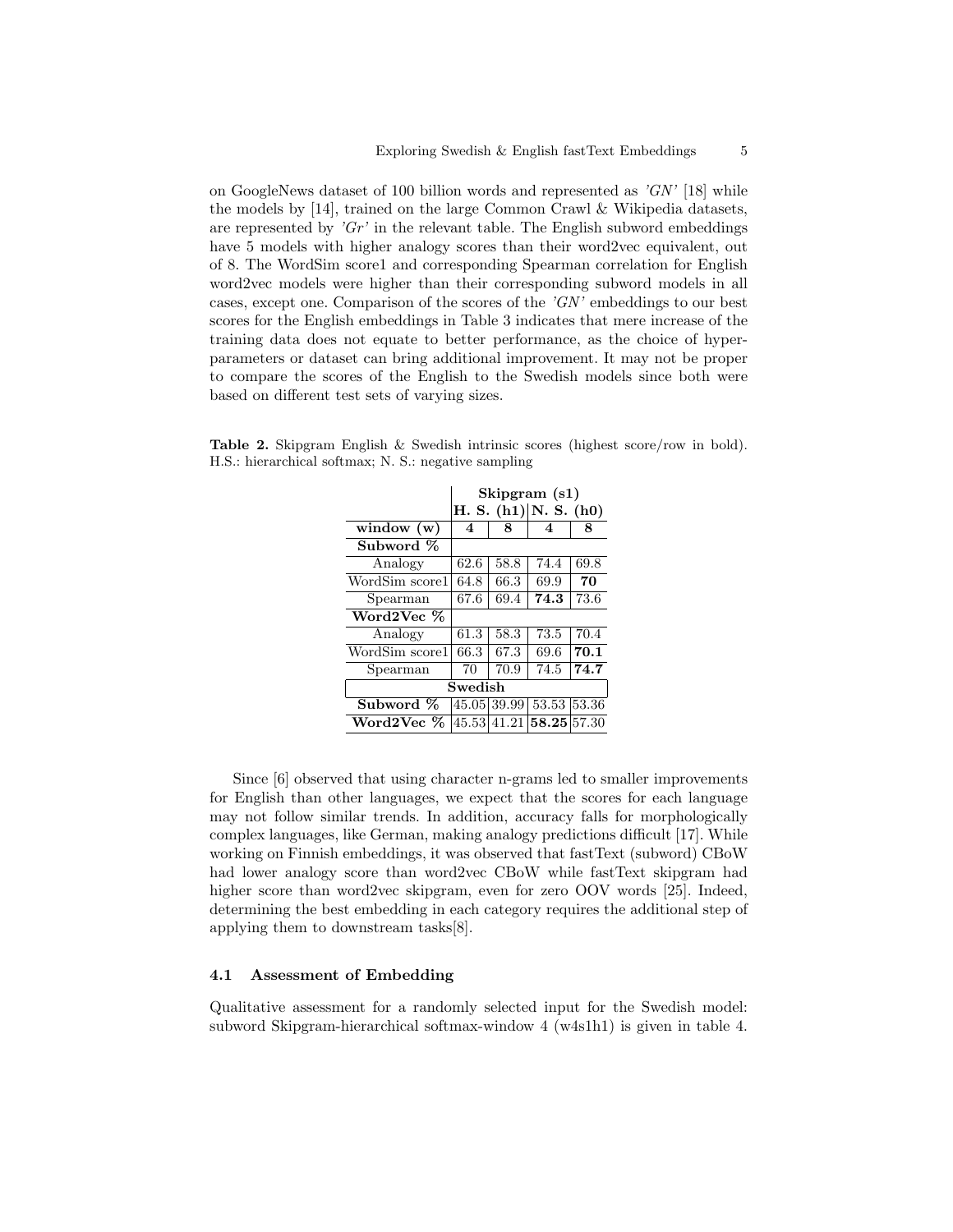|                |      | $\text{CBoW (s0)}$      |      |                   |      |                                       |
|----------------|------|-------------------------|------|-------------------|------|---------------------------------------|
|                |      |                         |      |                   |      | H. S. (h1) N. S. (h0) Gr [14] GN [18] |
| window $(w)$   | 4    | 8                       | 4    | 8                 |      |                                       |
| Subword %      |      |                         |      |                   |      |                                       |
| Analogy        | 67.2 | 68.7                    | 71.6 | 71                | 82.6 |                                       |
| WordSim score1 | 62.6 | 66.2                    | 47.3 | 51.1              | 68.5 |                                       |
| Spearman       | 65.3 | 70.3                    | 45.3 | 49.5              | 70.2 |                                       |
| Word2Vec %     |      |                         |      |                   |      |                                       |
| Analogy        | 59.7 | 61.9                    | 76.2 | 75.4              |      | 74                                    |
| WordSim score1 | 64.1 | 66.7                    | 65.4 | 67.5              |      | 62.4                                  |
| Spearman       | 68.2 | 71.2                    | 66.9 | 69.4              |      | 65.9                                  |
| Swedish        |      |                         |      |                   |      |                                       |
| Subword %      | 26.5 |                         |      | 23.93 36.79 35.89 | 60.9 |                                       |
| Word2Vec $\%$  |      | 28.02 28.04 52.81 55.64 |      |                   |      |                                       |

Table 3. CBoW English & Swedish intrinsic scores (highest score/row in bold). H.S.: hierarchical softmax; N. S.: negative sampling; Gr: [14], GN: Google News [18]

The nearest neighbour to syster is halvsyster with a score of 0.8688. And the result of the analogy query of rom - italien + kairo is egypten with the score of 0.4889.

Table 4. Example assessment of the Swedish Skipgram-hierarchical softmax-window 4 (w4s1h1) model

| Nearest Neighbor/ Analogy Query |  | ${\rm Result}$ |
|---------------------------------|--|----------------|
|---------------------------------|--|----------------|

| syster                | halvsyster $(0.8688)$ , systerdotter $(0.8599)$ , |
|-----------------------|---------------------------------------------------|
| rom - italien + kairo | egypten $(0.4889)$ , norditalien $(0.4317)$ ,     |

# 5 Conclusion

This work presents relatively optimal fastText embeddings in Swedish and English from relatively smaller corpora. It also presents the new Swedish analogy test set for intrinsic evaluation of Swedish embeddings. The intrinsic evaluation shows the trend of better performance with skipgram-negative sampling embeddings across the two languages. Merely increasing the training dataset size alone does not equate to better performance and optimal hyper-parameters can bring additional improvement. Future work may involve using these embeddings in downstream tasks, including using CRF-based models for NER. Transfer learning with hyper-parameter tuning may bring SoTA results.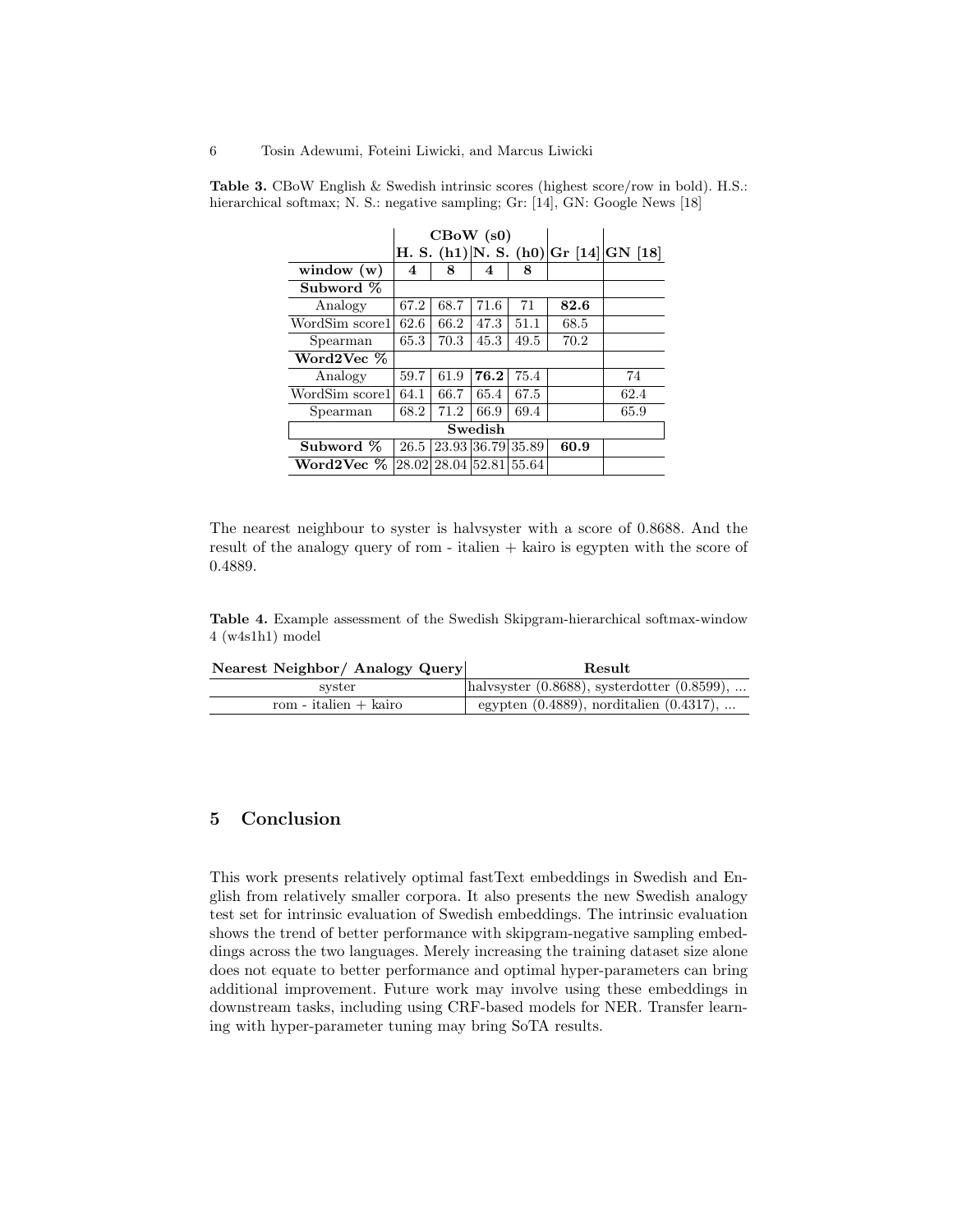## Acknowledgment

The authors wish to thank the anonymous reviewers for their valuable feedback. We are thankful to Carl Borngrund and Karl Ekström for their very useful help in proof-reading the analogy set. The work in this project is partially funded by Vinnova under the project number 2019-02996 "Språkmodeller för svenska myndigheter".

### References

- 1. Adewumi, T.P.: Inner loop program construct: A faster way for program execution. Open Computer Science 8(1), 115–122 (2018)
- 2. Adewumi, T.P., Liwicki, F., Liwicki, M.: Word2vec: Optimal hyper-parameters and their impact on nlp downstream tasks. arXiv preprint arXiv:2003.11645 (2020)
- 3. Adewumi, T.P., Liwicki, M.: Inner for-loop for speeding up blockchain mining. Open Computer Science 10(1), 42–47 (2020)
- 4. Adhikari, A., Ram, A., Tang, R., Lin, J.: Rethinking complex neural network architectures for document classification. In: Proceedings of the 2019 Conference of the North American Chapter of the Association for Computational Linguistics: Human Language Technologies, Volume 1 (Long and Short Papers). pp. 4046–4051 (2019)
- 5. Al-Rfou, R., Perozzi, B., Skiena, S.: Polyglot: Distributed word representations for multilingual nlp. arXiv preprint arXiv:1307.1662 (2013)
- 6. Bojanowski, P., Grave, E., Joulin, A., Mikolov, T.: Enriching word vectors with subword information. Transactions of the Association for Computational Linguistics 5, 135–146 (2017)
- 7. Borin, L., Forsberg, M., Lönngren, L.: Saldo: a touch of yin to wordnet's yang. Language resources and evaluation  $47(4)$ , 1191–1211 (2013)
- 8. Chiu, B., Korhonen, A., Pyysalo, S.: Intrinsic evaluation of word vectors fails to predict extrinsic performance. In: Proceedings of the 1st workshop on evaluating vector-space representations for NLP. pp. 1–6 (2016)
- 9. Eide, S.R., Tahmasebi, N., Borin, L.: The swedish culturomics gigaword corpus: A one billion word swedish reference dataset for nlp. In: Digital Humanities 2016. From Digitization to Knowledge 2016: Resources and Methods for Semantic Processing of Digital Works/Texts, Proceedings of the Workshop, July 11, 2016, Krakow, Poland. pp. 8–12. No. 126, Linköping University Electronic Press (2016)
- 10. Fallgren, P., Segeblad, J., Kuhlmann, M.: Towards a standard dataset of swedish word vectors. In: Sixth Swedish Language Technology Conference (SLTC), Umeå 17-18 nov 2016 (2016)
- 11. Faruqui, M., Tsvetkov, Y., Rastogi, P., Dyer, C.: Problems with evaluation of word embeddings using word similarity tasks. arXiv preprint arXiv:1605.02276 (2016)
- 12. Finkelstein, L., Gabrilovich, E., Matias, Y., Rivlin, E., Solan, Z., Wolfman, G., Ruppin, E.: Placing search in context: The concept revisited. ACM Transactions on information systems  $20(1)$ , 116–131 (2002)
- 13. Gatt, A., Krahmer, E.: Survey of the state of the art in natural language generation: Core tasks, applications and evaluation. Journal of Artificial Intelligence Research 61, 65–170 (2018)
- 14. Grave, E., Bojanowski, P., Gupta, P., Joulin, A., Mikolov, T.: Learning word vectors for 157 languages. arXiv preprint arXiv:1802.06893 (2018)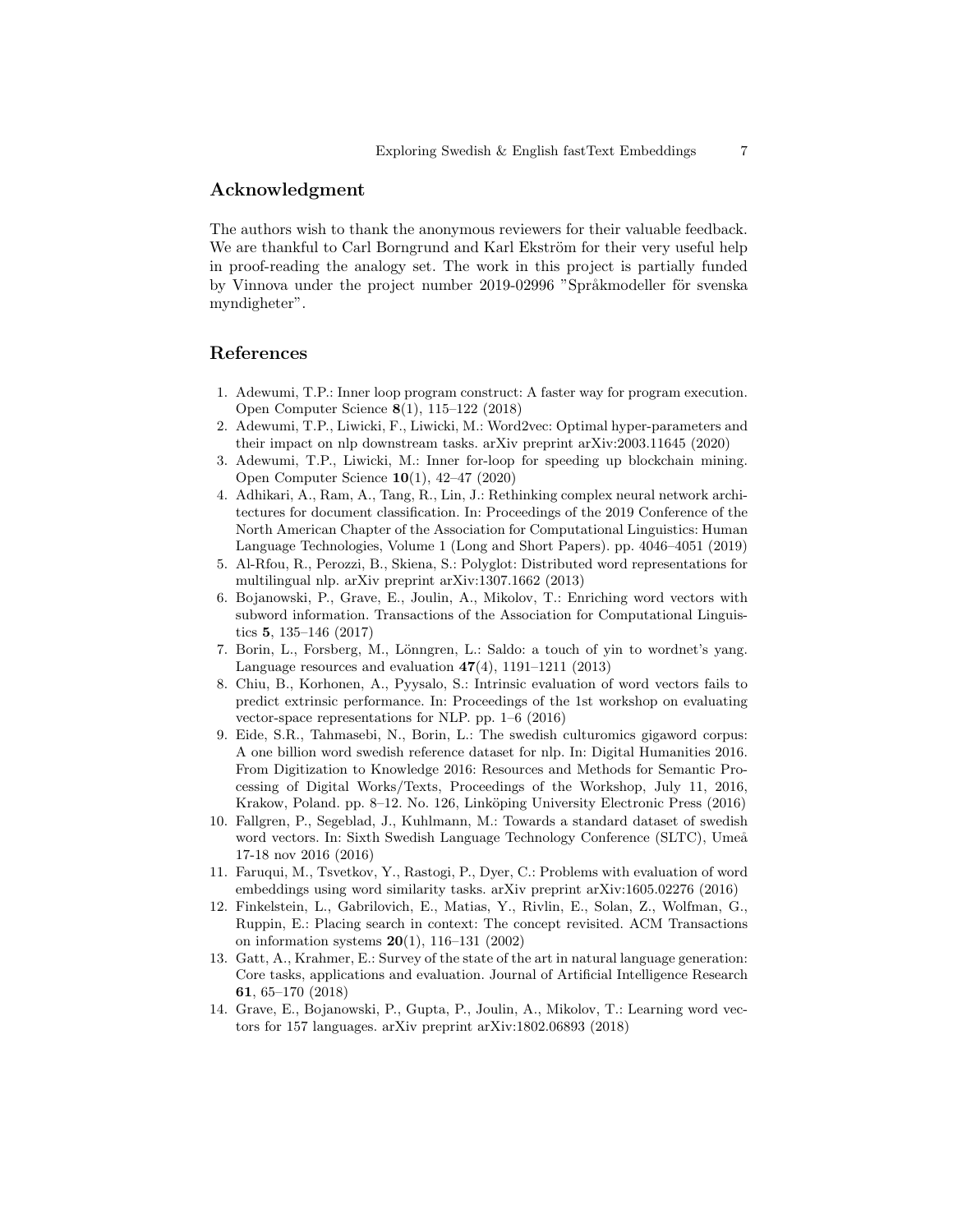- 15. Hinton, G.E., et al.: Learning distributed representations of concepts. In: Proceedings of the eighth annual conference of the cognitive science society. vol. 1, p. 12. Amherst, MA (1986)
- 16. Joulin, A., Grave, E., Bojanowski, P., Mikolov, T.: Bag of tricks for efficient text classification. arXiv preprint arXiv:1607.01759 (2016)
- 17. Köper, M., Scheible, C., im Walde, S.S.: Multilingual reliability and "semantic" structure of continuous word spaces. In: Proceedings of the 11th international conference on computational semantics. pp. 40–45 (2015)
- 18. Mikolov, T., Chen, K., Corrado, G., Dean, J.: Efficient estimation of word representations in vector space. arXiv preprint arXiv:1301.3781 (2013)
- 19. Mikolov, T., Grave, E., Bojanowski, P., Puhrsch, C., Joulin, A.: Advances in pretraining distributed word representations. arXiv preprint arXiv:1712.09405 (2017)
- 20. Pennington, J., Socher, R., Manning, C.D.: Glove: Global vectors for word representation. In: Proceedings of the 2014 conference on empirical methods in natural language processing (EMNLP). pp. 1532–1543 (2014)
- 21. Poibeau, T., Vasishth, S.: Introduction: Cognitive issues in natural language processing. Language, Cognition, and Computational Models (2018), https://hal.archives-ouvertes.fr/hal-01722353/file/intro-alinev2.pdf
- 22. Précenth, R.: Word embeddings and gender stereotypes in swedish and english (2019)
- 23. Thomason, J., Padmakumar, A., Sinapov, J., Walker, N., Jiang, Y., Yedidsion, H., Hart, J., Stone, P., Mooney, R.: Jointly improving parsing and perception for natural language commands through human-robot dialog. Journal of Artificial Intelligence Research 67, 327–374 (2020)
- 24. Tsvetkov, Y., Faruqui, M., Dyer, C.: Correlation-based intrinsic evaluation of word vector representations. arXiv preprint arXiv:1606.06710 (2016)
- 25. Venekoski, V., Vankka, J.: Finnish resources for evaluating language model semantics. In: Proceedings of the 21st Nordic Conference on Computational Linguistics. pp. 231–236 (2017)
- 26. Wikipedia: English wikipedia multistream articles (2019), https://dumps.wikimedia.org/backup-index.html
- 27. Wikipedia: Swedish wikipedia multistream articles (2019), https://dumps.wikimedia.org/backup-index.html

<sup>8</sup> Tosin Adewumi, Foteini Liwicki, and Marcus Liwicki